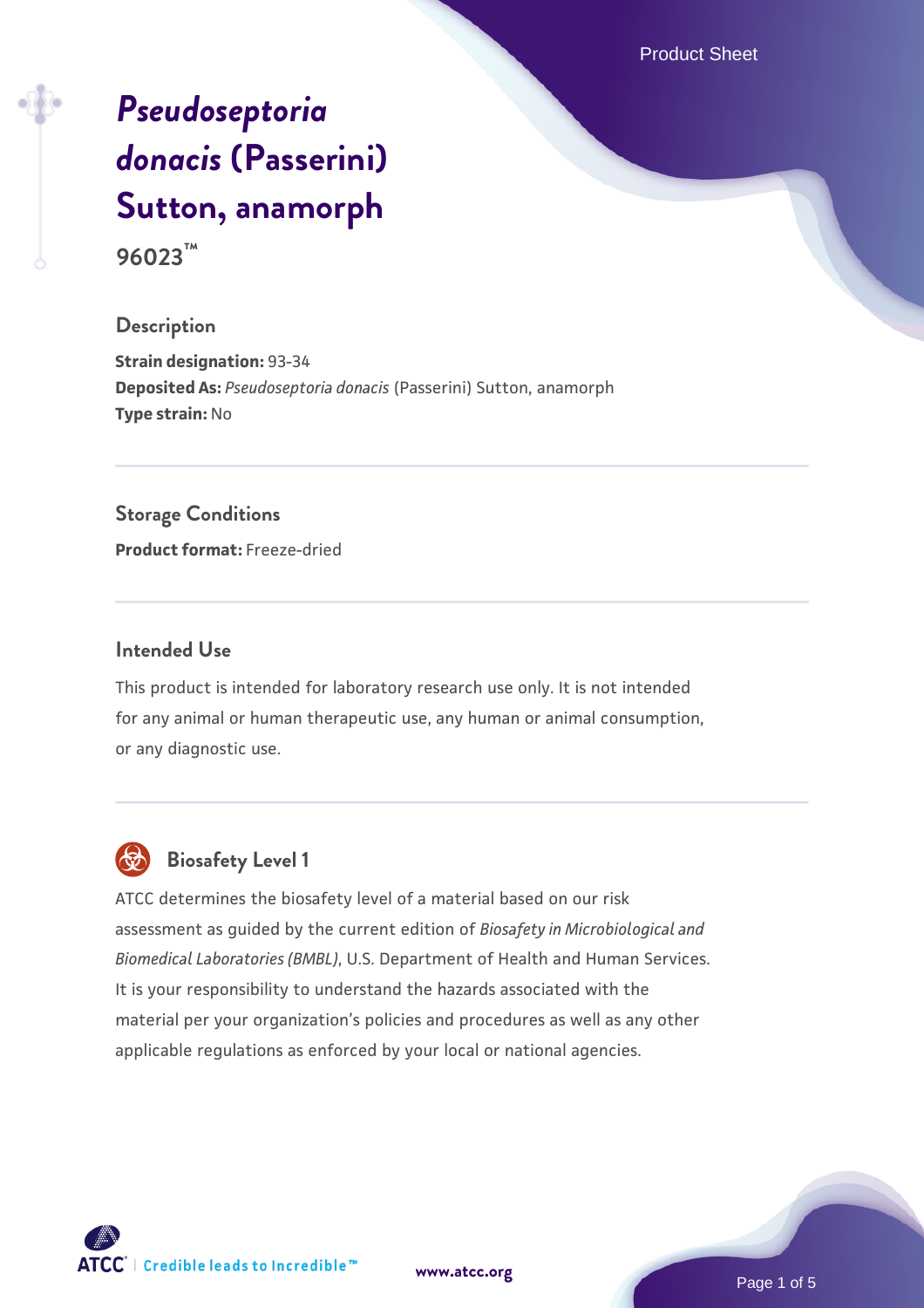ATCC highly recommends that appropriate personal protective equipment is always used when handling vials. For cultures that require storage in liquid nitrogen, it is important to note that some vials may leak when submersed in liquid nitrogen and will slowly fill with liquid nitrogen. Upon thawing, the conversion of the liquid nitrogen back to its gas phase may result in the vial exploding or blowing off its cap with dangerous force creating flying debris. Unless necessary, ATCC recommends that these cultures be stored in the vapor phase of liquid nitrogen rather than submersed in liquid nitrogen.

# **Certificate of Analysis**

For batch-specific test results, refer to the applicable certificate of analysis that can be found at www.atcc.org.

## **Growth Conditions**

**Medium:**  [ATCC Medium 343: V8 juice agar](https://www.atcc.org/-/media/product-assets/documents/microbial-media-formulations/3/4/3/atcc-medium-0343.pdf?rev=fbf48fa24e664932828269db1822ab12) **Temperature:** 24°C

# **Material Citation**

If use of this material results in a scientific publication, please cite the material in the following manner: *Pseudoseptoria donacis* (Passerini) Sutton, anamorph (ATCC 96023)

## **References**



**[www.atcc.org](http://www.atcc.org)**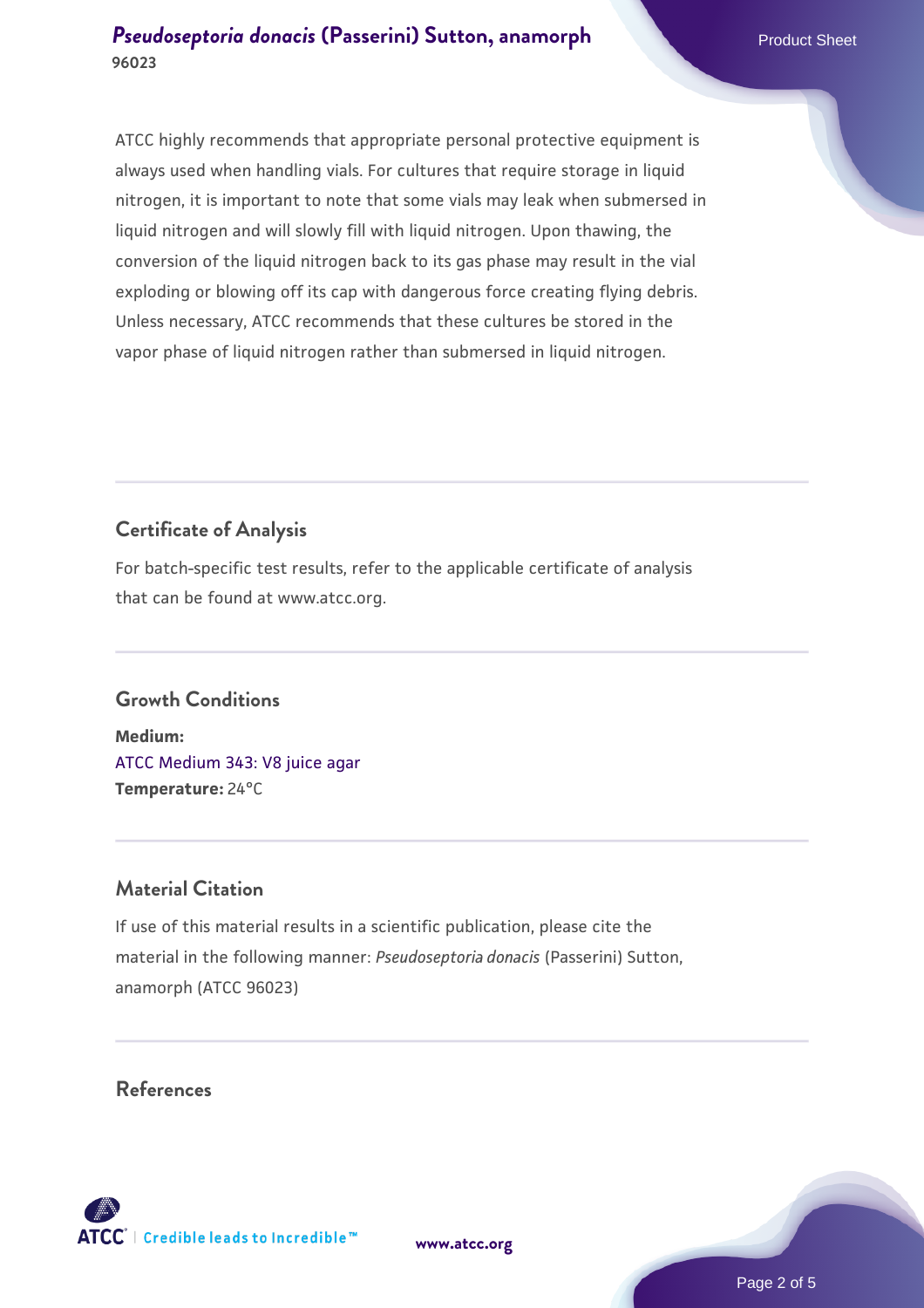References and other information relating to this material are available at www.atcc.org.

## **Warranty**

The product is provided 'AS IS' and the viability of ATCC® products is warranted for 30 days from the date of shipment, provided that the customer has stored and handled the product according to the information included on the product information sheet, website, and Certificate of Analysis. For living cultures, ATCC lists the media formulation and reagents that have been found to be effective for the product. While other unspecified media and reagents may also produce satisfactory results, a change in the ATCC and/or depositor-recommended protocols may affect the recovery, growth, and/or function of the product. If an alternative medium formulation or reagent is used, the ATCC warranty for viability is no longer valid. Except as expressly set forth herein, no other warranties of any kind are provided, express or implied, including, but not limited to, any implied warranties of merchantability, fitness for a particular purpose, manufacture according to cGMP standards, typicality, safety, accuracy, and/or noninfringement.

#### **Disclaimers**

This product is intended for laboratory research use only. It is not intended for any animal or human therapeutic use, any human or animal consumption, or any diagnostic use. Any proposed commercial use is prohibited without a license from ATCC.

While ATCC uses reasonable efforts to include accurate and up-to-date information on this product sheet, ATCC makes no warranties or representations as to its accuracy. Citations from scientific literature and patents are provided for informational purposes only. ATCC does not warrant

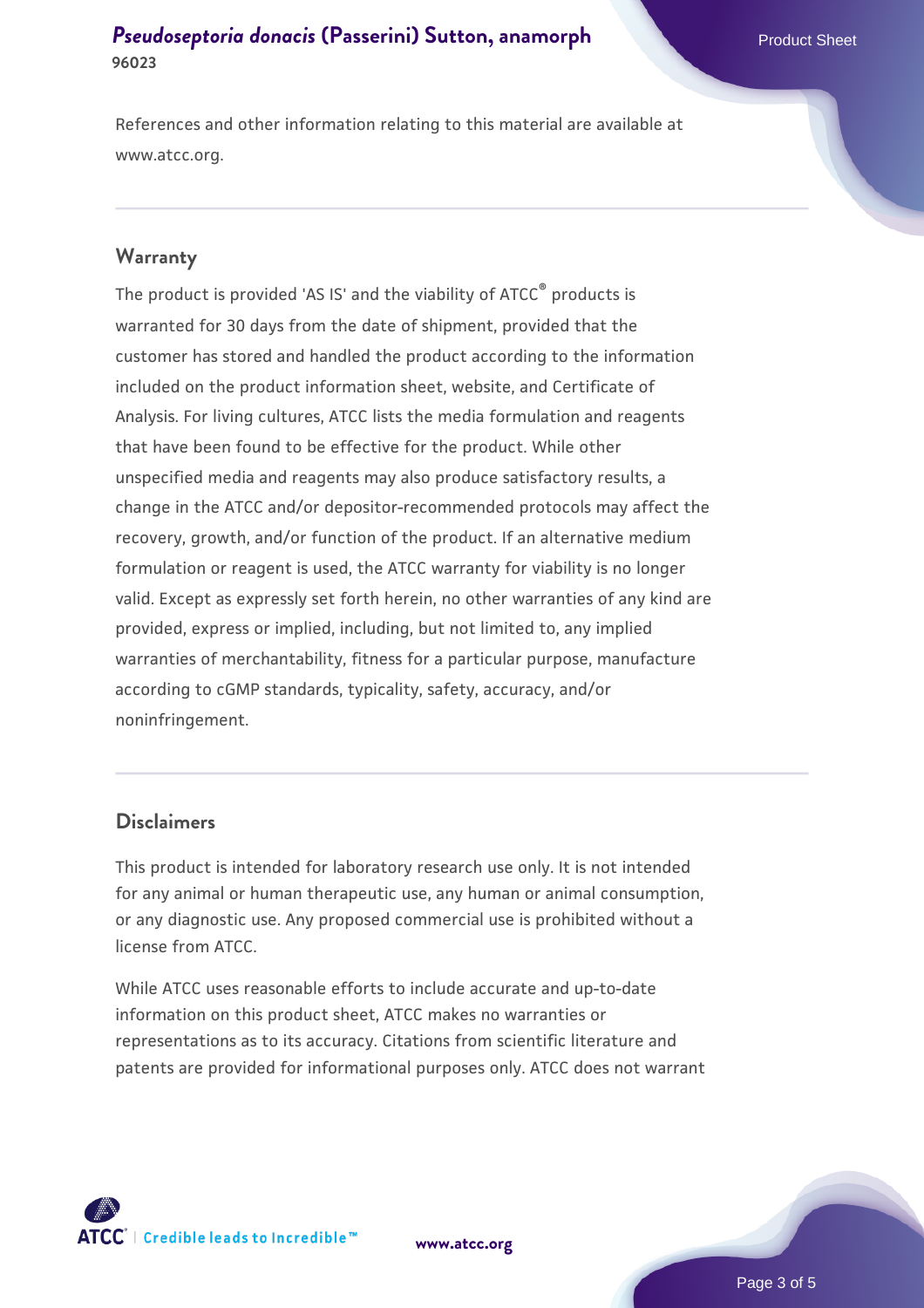that such information has been confirmed to be accurate or complete and the customer bears the sole responsibility of confirming the accuracy and completeness of any such information.

This product is sent on the condition that the customer is responsible for and assumes all risk and responsibility in connection with the receipt, handling, storage, disposal, and use of the ATCC product including without limitation taking all appropriate safety and handling precautions to minimize health or environmental risk. As a condition of receiving the material, the customer agrees that any activity undertaken with the ATCC product and any progeny or modifications will be conducted in compliance with all applicable laws, regulations, and guidelines. This product is provided 'AS IS' with no representations or warranties whatsoever except as expressly set forth herein and in no event shall ATCC, its parents, subsidiaries, directors, officers, agents, employees, assigns, successors, and affiliates be liable for indirect, special, incidental, or consequential damages of any kind in connection with or arising out of the customer's use of the product. While reasonable effort is made to ensure authenticity and reliability of materials on deposit, ATCC is not liable for damages arising from the misidentification or misrepresentation of such materials.

Please see the material transfer agreement (MTA) for further details regarding the use of this product. The MTA is available at www.atcc.org.

## **Copyright and Trademark Information**

© ATCC 2021. All rights reserved. ATCC is a registered trademark of the American Type Culture Collection.

## **Revision**

This information on this document was last updated on 2021-05-19

## **Contact Information**



**[www.atcc.org](http://www.atcc.org)**